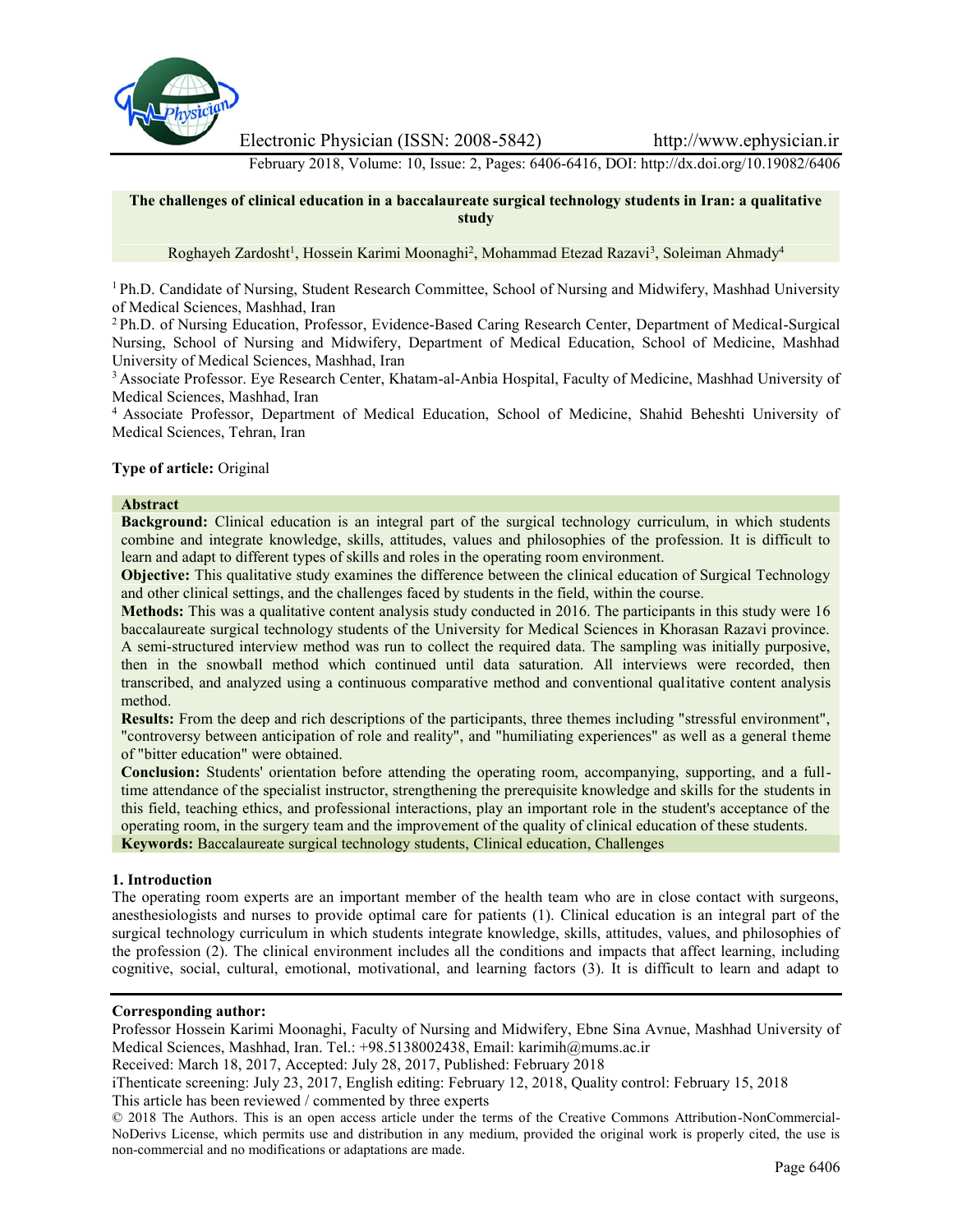different types of skills and roles in the operating room environment, because students have to learn a lot of interventions in the surgical process before, during, and after the operation. The teaching and learning process in the operating room environment is different from and more complex than other clinical environments, because in addition to the three elements of patient, professor, and student, other factors including: surgeon, anesthesiologist, surgery ward, and operating room staff (4), teamwork and interdisciplinary collaboration, the variety of procedures in the operating room, workload, large and heavy responsibilities, the speed of action and the high precision, the rapid entry and exit of patients, the unpredictability of work in many cases, occurrence of acute and severe emergency situations (5), simultaneous occurrence of dangers in the operating room, and simultaneous and close interaction between the members of the surgical team, and the specific culture governing the environment can differentiate clinical education in the operating room (6). The operating room relies on effective multidisciplinary teamwork that creates a dynamic and challenging environment and reflects the difference in the environment of the operating room with other clinical environments (7). The operating room educational group faces a shortage of instructors trained in masters or doctorate degrees in all educational centers of the country. Accordingly, in a bulk of clinical settings, the training of these students is traditionally handed over to head nurses and operating room staff. Given the lack of awareness of the educational affairs of this group, students have faced serious problems. Student clinical education in the operating room is affected by teamwork. Each member of the surgical team collaborates with one's work skills, knowledge and experience. The inaccuracy of each member of the team or low speed of some members result in an interruption in the procedure, an increase in tension, and puts the patients' safety at risk (8). This can have an enormous impact on the training of a novice and inexperienced student in the surgical team. This field is dependent on practical and clinical skills, so that the first mistake in surgery can be the last mistake and leave an irreparable lesion for the patient (9). It seems that the clinical education context of the students of the operating room is different due to the different conditions of the patients, the operating environment, and communications and interactions of the members of the surgical team with different specializations with other clinical environments, and this can make the experience of students' clinical education bitter or pleasant. Most foreign studies in the field of clinical education of the operating room have so far, been conducted on team interaction, with the aim of revealing the nature of communication among the members of the operating room team (nurse, surgeon, anesthesia) in order to determine the communication models, stressful issues, and their effects on novice people. The status of the clinical education of the operating room has been studied in several different studies in Iran, including the effective factors in clinical education, the performance of instructors, the facilities and equipment suitable for clinical education, and the collaboration of department management with the instructor (10), learning opportunities, support for learning and evaluation (9), goals and curriculum, deals with students, educational environment, monitoring and evaluation (11, 12). Students and educators had different views on these factors. In general, clinical education, especially clinical education in the operating room, due to special and different conditions from other sections, is a multifaceted phenomenon with unknown dimensions and components. To study and understand this conceptual framework, quantitative methods are not adequate given the particular aspects of education. It seems necessary to apply qualitative approaches that have a holistic view on the issue and address the desired phenomenon and examine all aspects of education (13). The experts believe that the data of qualitative studies are subjective and are formed by the perceptions and beliefs of the participants in the study. Qualitative research in a comprehensive naturalistic framework allows us to explain and reveal the depth, richness and complexity of human life. Insight into this process leads to the growth and development of perception of the patient's needs and issues, guiding the emerging theory and building nursing knowledge. (13, 14). In this regard, the researchers tried to study the clinical education difference with other clinical environments and the challenges that students encountered during the coursework, conducting a qualitative study.

## **2. Material and Methods**

The present study was a qualitative study (part of a larger study) that was conducted to explore and reveal the students' experiences of the clinical education problems and challenges in the operating room, with a qualitative content analysis approach, in 2014-16. The environment of this study was the places where the researchers could have access to the participants or the participants liked to cooperate in the study. The participants consisted of 16 students from different academic levels in various university centers in Khorasan Razavi province, who were rich in information and were willing to report on their experiences. In this study, the selection of participants was initially carried out using a purposive sampling technique, then the sampling continued until data saturation i.e. until new codes were found in the last three interviews, or in other words, until no new code or data were obtained and all the conceptual levels were completed.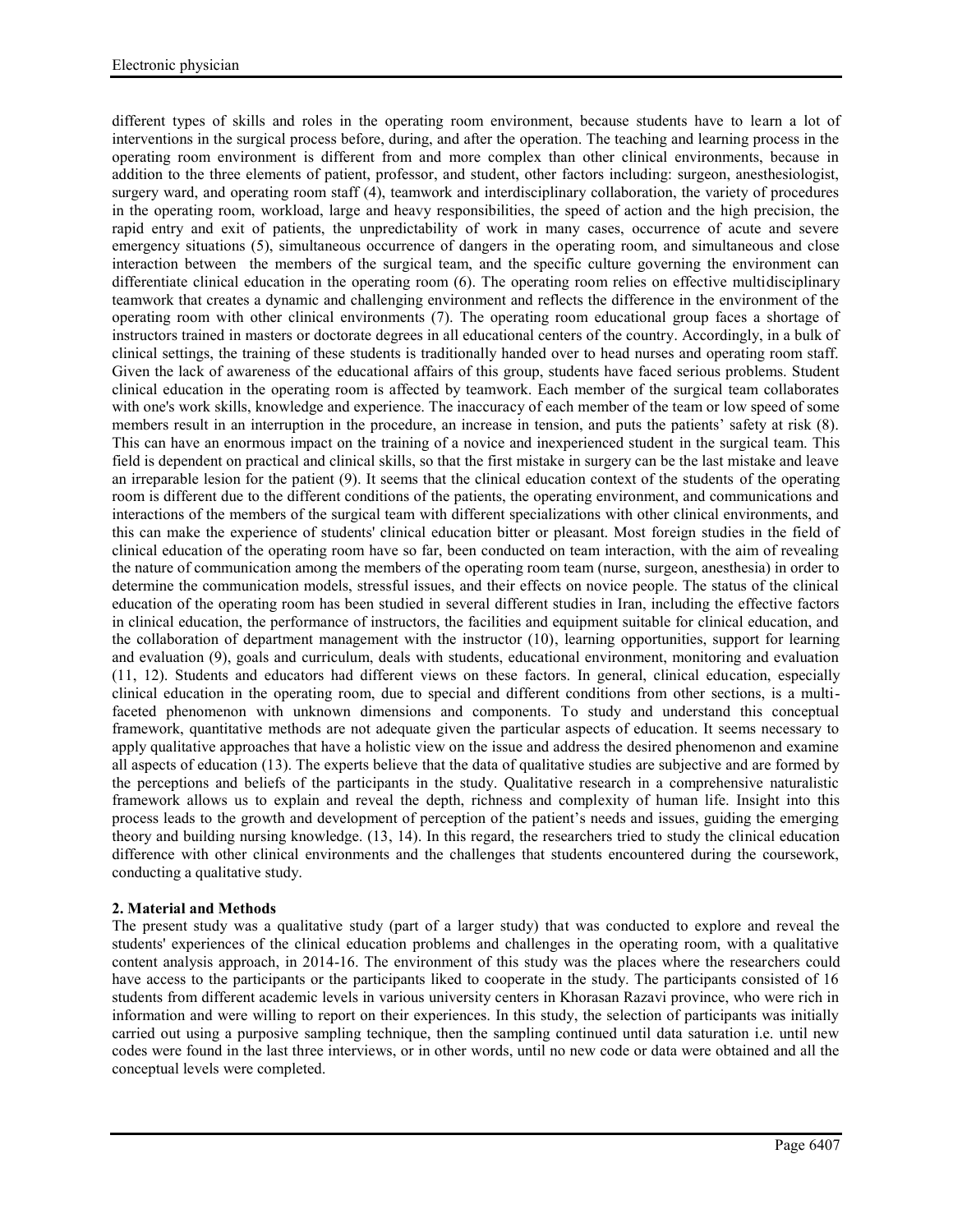The participants had the following characteristics: they were able to communicate and had completed at least one internship; students were from the third to the eighth grade (five students from Mashhad, two students from Sabzevar, three students from Gonabad, four from Torbat Heydarieh, and two students from Neyshabur). In this research, data collection was done using a semi-structured interview method. The interview initiated with general questions and continued based on the responses of the participants. After the participant's justification about the goals of the plan and informed consent, the data were collected using a semi-structured interview. First, a list of interview questions was prepared to make the interview progress in line with the research goal. Thus, the interview began with a number of open questions with regard to the interview guide, and further exploratory questions were used to achieve greater clarity. The main questions asked of the participants were:

- What factors and conditions make you feel that you have not received enough internship today?
- Tell me a bad experience of your internship in the operating room?
- Who is considered as the deterrent factor in your education in the operating room?
- Who provides the learning environment in the operating room for you? And how?

A total of 17 interviews (16 primaries and one supplementary interview) continued until data saturation i.e. until no new code was obtained in the last 3 interviews. The study lasted from July 2015 to December 2016 for 18 months. In this study, data analysis was coded based on qualitative content analysis and using conventional content analysis approach, and the concepts were extracted. The data analysis process was performed in seven steps according to the Graneheim and Lundman method. In the first step, all the interviews were recorded and in the second step they were transcribed. In the third step, the decision was made on the analysis unit; before the coding, the text of the interviews was read several times as the analysis unit, the semantic units were read and reviewed several times, and the statements that were not relevant to the study, were deleted. In the fourth step, the units were first defined, and then the proper codes for each semantic unit were written. In the fifth step, the codes were categorized in terms of conceptual and semantic similarity in an inductive manner, and compressed as far as possible. The data reduction process was carried out in all units of analysis and subcategories.

In the sixth step, the codes were placed in the main classes that were more general and conceptual, and finally, in the seventh step, the themes were abstracted. It is worth noting that, while analyzing, changes were made regarding the content and class name that should be expressed in terms of its contents. The analysis flow was repeatedly updated with the addition of each interview and the classes were modified. To facilitate the process of data analysis, listing and categorization, repeated comparison of different data, and queries retrieval, MAXQDA software version 10 was used (15). To increase the credibility and reliability of the results, the methods used by Cuban and Lincoln (cited in Polit and Hungler) were used. These two researchers postulated that four criteria of confirmability, credibility, dependability, and transferability were required for the consistency and strength of qualitative data (13, 15). Therefore, in addition to ensuring the confirmability, credibility, dependability, and transferability, continuous engagement with data and confirmation of data by the participants, the allocation of sufficient time to study and the open and sympathetic relationship with the participants were also considered other factors of data validation of the study. To determine the dependability, the two members of the research team coded the interviewers separately. Inter-rater reliability of 85% of the opinions was obtained. Finally, precision was taken into collecting, implementing, and recording data and allocating sufficient time for data collection. In the field of transferability, manuscripts, interviews and analysis units along with the original codes extracted from the participation of the parties and their complementary comments were made, and necessary modifications were made and the suggested points were considered. In addition, two eminent professors in the field of qualitative research supervised all stages of the study process. Using the combination of methods (interviews and notes in the field) along with sampling with maximum variance i.e. interviewing students from different academic grades from different educational centers, increased the confirmability, dependability, credibility, and transferability of the data. In addition to describing the background of the study, the necessary explanations for the participants and using their direct quotes in this regard was performed. Ethical considerations in this study were: obtaining a moral approval for conducting research from the Medical Ethics Committee of Mashhad University of Medical Sciences, explaining the objectives of the research, the purpose of using a voice recorder, and the method of collecting data for the participants and attracting their cooperation, obtaining a written consent form for informed participation and attention to the main points including explanation of the research, the purpose of the research, the expression of the criteria for selecting the research sample, the benefits of participating in the research, ensuring the preservation of anonymity, answering questions, the right to refuse to continue the research, sufficient information and ensuring the participants that interview texts are confidential.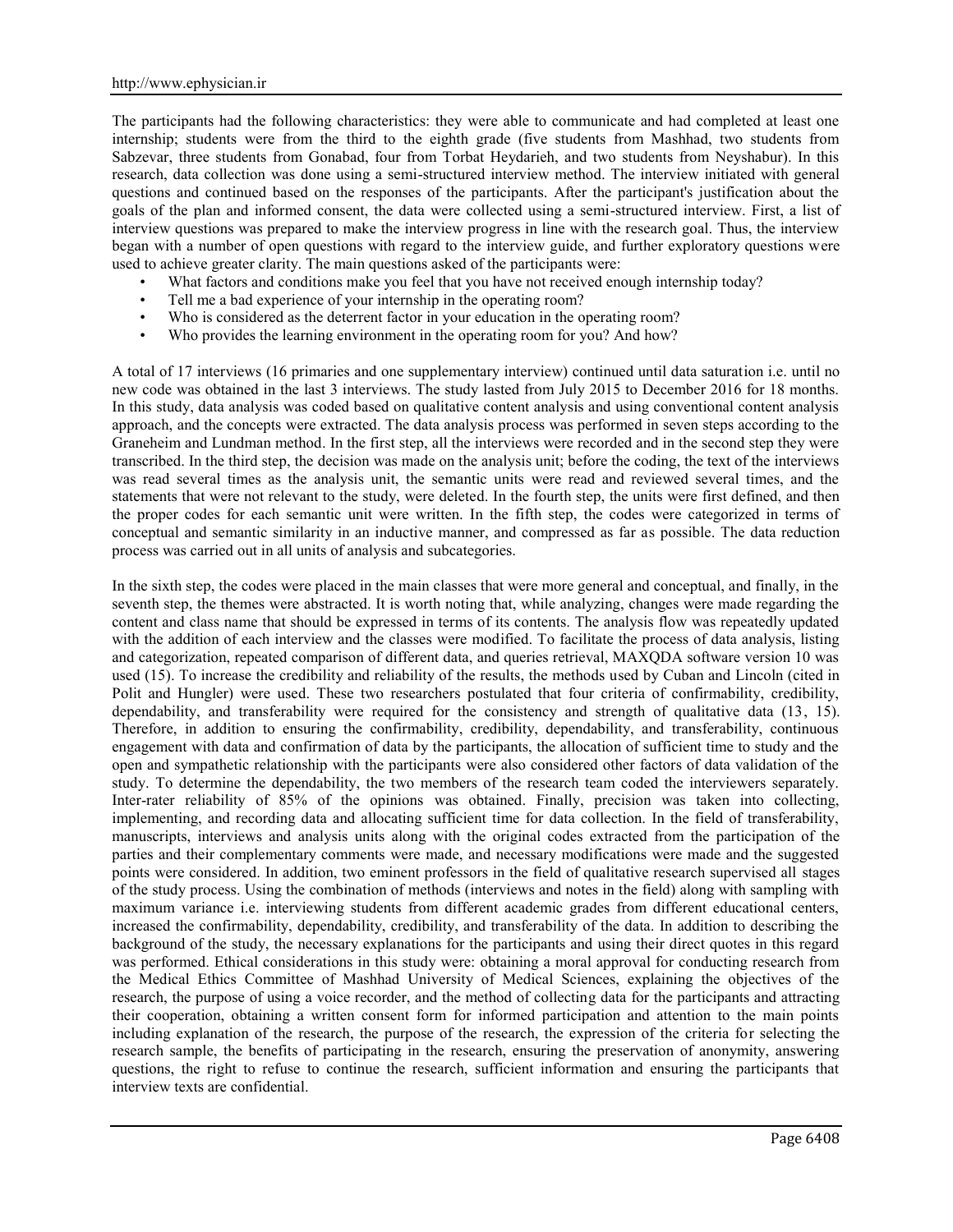## **3. Results**

According to the findings of the study, the number of participants: 16 (11 females, 5 males), age: 20-24 years old (mean 22 years old), educational semester: 3rd to 8th, educational centers (Gonabad, Sabzevar, Neyshabur, Mashhad), rich and deep contributors, analyzing data and notes in the field, led to the emergence of 12 classes and 3 main categories, and eventually, a core theme (Table 1). The themes were extracted from student opinions about the challenges of clinical education in the operating room

| Main categories          | Main theme    |  |  |
|--------------------------|---------------|--|--|
| A stressful environment  | <b>Bitter</b> |  |  |
|                          | education     |  |  |
|                          |               |  |  |
|                          |               |  |  |
| controversy between      |               |  |  |
| anticipation of role and |               |  |  |
| reality                  |               |  |  |
| Humiliating experiences  |               |  |  |
|                          |               |  |  |
|                          |               |  |  |
|                          |               |  |  |
|                          |               |  |  |
|                          |               |  |  |

**Table 1.** Main theme, categories and classes extracted from participants' opinions

# *3.1. Themes # 1: A stressful environment*

The first theme that was extracted from students' statements was a stressful environment that included classes: unofficial and varied interaction of the team members, lack or absence of an instructor, a challenging educational system, and worthwhile time. This category refers to the special conditions governing the operating room and its distinction with other sectors.

## *3.1.1. Informal and different interactions of team members*

Operating chambers, due to teamwork and simultaneous entry and exit of patients, create close links among the surgical team members, which can be effective in increasing or decreasing the learning opportunities of the operating room students. "We do not have good professional interactions and communication. I am not so good in the city. I do not know why there are lots of struggles in the operating room. The personnel in one room do not conduct themselves well with those of the other room. They now struggle with each other. I do not know why. The doctor came in while he was nervous and has struggled with others, especially with the students. Why is this in one way and that in another way? There is no proper culture at all to modify such behaviors. For example, we say that Mr. so and so's job is good, he said that that one is not a good man. They just backbite each other" (Participant N0.15). Due to the different characteristics of individuals in managing their internal stress, some surgeons relay stress from their surgery to the patient, the team members and even the students. One thing that is lost in the operating room is morality, i.e. no one is moral, not the surgeon nor the staff (Participant No.15). Although it may be true that we had not chosen a good field of study, this should not be a reason for the doctor to have any behavior with me. We do our job and the surgeon shouts at us again. That is why you did not get the right hemostats? Why did not you get the blood sample well? The patient is bleeding. In fact, either the patient suffers from high blood pressure, or the surgeon tore it apart, but he shouts at me. These behaviors have made me feel frustrated and anxious (Participant No.15).

### *3.1.2. A shortage or absence of instructor*

The transfer of clinical education to head nurses and staff of the operating room, and lack of knowledge of education and assessment have generally faced students with many problems. "The field of the operating room is one of the disciplines that we do not now have a professor, whose field is the master of the operating room in the city; we do not have an instructor who has the basis of the operating room, and there are mostly nurses or anesthetists" (Participant No. 6). The use of unprofessional instructors in this field has prevented students from receiving comprehensive education, and some have to rely on the ward staff to learn specialized techniques that increase the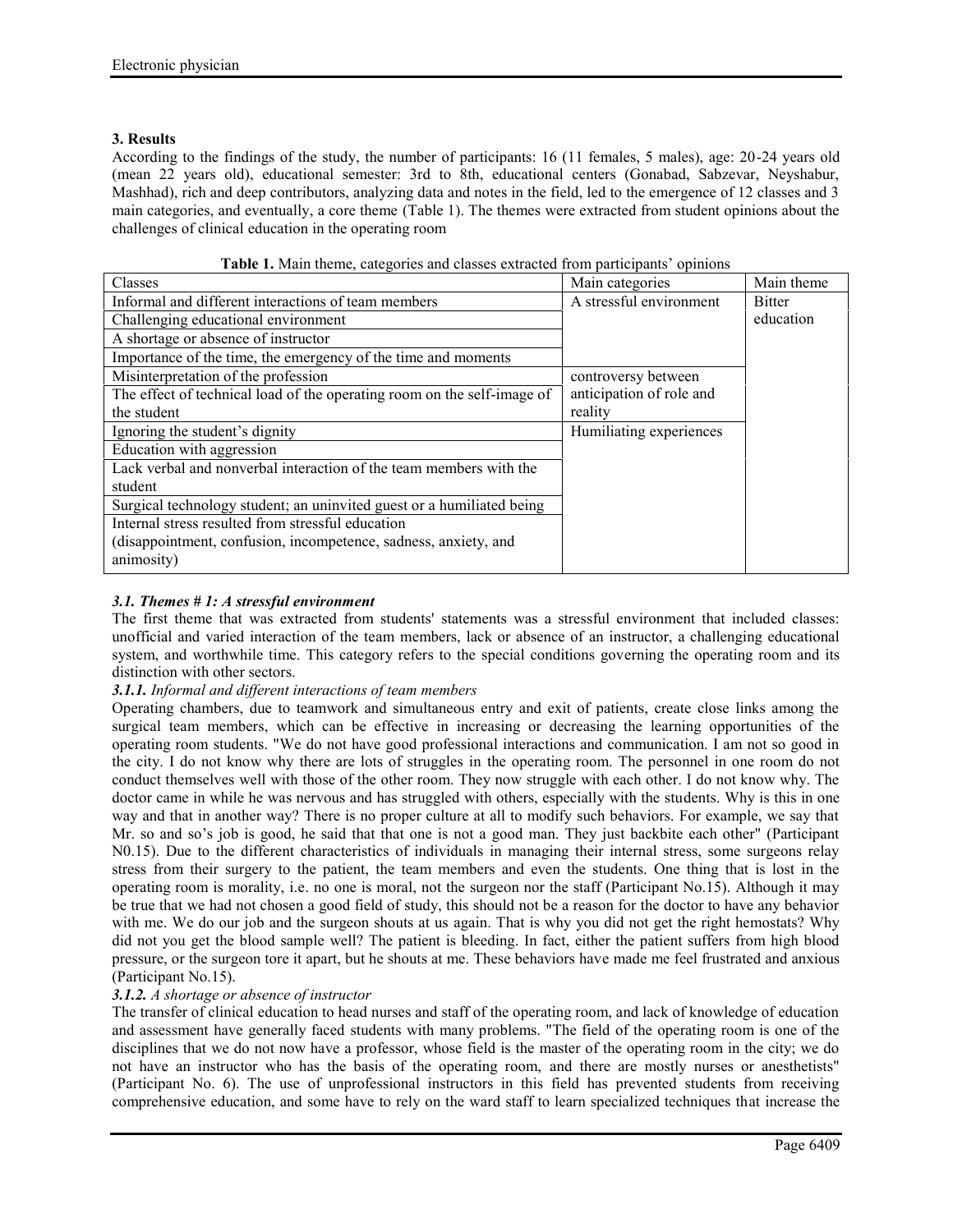likelihood of receiving false or non-scientific information. One student says: "Because most of our instructors are supervisors, they cannot supervise well, because they are not present, and they are very busy. We had a supervisor who came at ten o'clock and had a supervisor who did not come at all" (Participant No.7). The absence of a specialist instructor in the operating room will lead to a shift in the training burden of the staff, which is sometimes unlikely for staff. "The main thing is that we do not have is an operating room expert, and most nurses teach us the theories in the field. For example, we always looked for a scrub nurse to explain to us, and usually the staff would say, if you do not have the professor to explain to you, in fact, our professor was not in the operating room, and he did not know whether or not he was able to explain to us "(Participant No. 3). A large number of students and a low instructor's opportunity for continuous monitoring and attendance in all rooms have prevented the student from receiving adequate training for the purposes of the course. "However, depending on the hospital, and because we did not have a special instructor, the head nurse would check us there. If we arrived late, nothing special would happen and we would behave in any way, not according to the goals. I do not remember at all that we had washing because it was not the instructor who controlled what we were doing (Participant No.11).

#### *3.1.3. Challenging educational environment*

A well-structured clinical environment has no hierarchy and is usually associated with good teamwork and communication. Since the operation room does not allow the continuous presence of the instructor and the supervision on the student's work, and they must be present in all rooms, the staff and the team members can influence the student's learning process and play the role of either facilitators or deterrents. "I do not know whether it was their morals or their stress that made us realize that we did not know anything, for example, they told us to just look and not work, or we could be at 7th semester asking us if we knew how to take off gloves. Well, that kind of behavior was very insulting to the students. But there was also a series of places where many staff members said they had to learn, and since they had to learn, they had to go to an operation. There were some instances where they asked us if we knew how to do something or not. Because we were at 7th or 8th semester, we would come to know that we were sure we knew that" (Participant No.10). Sometimes unprofessional behavior and improper interactions make the student feel less comfortable with his or her field of study. "The disrespect of the staff and the surgeon to us, the students, have caused me to not love the discipline at all, not only the discipline but also the hospital. I now think that I will get my master's degree and teach only the theory and not go to the hospital either" (Participant No. 9). The responsibility of the team, as well as the safety and survival of the patient on the shoulders of the surgeon can lead to stress and incongruous behavior in the student's education, so that they lose the opportunity to experience technical skills. Like the case: "The operation room of thorax, we were happy to go to the thoracic surgery room because before we did not experience thoracic surgery. First, there were fights between the surgeon and staff and system. But then, after the operation began and we wanted to go there, the staff said that the surgeon would not let us go in. He was upset, I said, it depends on the surgeon. Whether he is in a good mood or not. All of this will interfere with our education "(Participant No. 15). Excessive expectations of the student make it difficult for them to feel safe in the clinical environment. "The work pressure is too high and the atmosphere is so bad. Their expectation of the students is too high. In its operating rooms, all the staff of that room, talk badly about the room's staff, talking badly about the nanny's head in every room you go to. In the same way, there is no good and healthy atmosphere "(Participant No. 2). Some staff members of the operating room not only do not consider participation in education as part of their duties, but do not cooperate with the instructor to educate the students and to provide some facilities or to make the students participate in the surgery team and transfer their experience in the absence of the instructor. They sometimes have inappropriate conduct and create an unfavorable atmosphere for students and instructors. "A number of staff members only wanted us to go to the operating room because they wanted us to do the work. Such presence in the operating room was not educational at all, nor did they explain anything to us. They told us that we did not wash our hands and asked us to do so and they explained to us how to do that from outside. This member of staff would make the students nervous, that is, if they were coming to the operating room 3 or 4 times before noon, they would say all of these actions were handed over to the student and their only help was to tell us what to do. This would bother the students very much" (Participant No. 4). Since the students are beginners and lack teamwork experience with the skilled team members, they experienced a lot of stress in the operating room. "Most of the surgeons have complaints about the students, and even though I know that they were novices at first, they did not care, they were scolding us for nothing, asking us why we didn't work with tools, for example, to learn well?" (Participant No. 7). Students acknowledge that some internships are unnecessary and repetitive, and objectives are unclear to them. I do not know why they repeat a series of repetitive courses. They do not need to repeat so much, for example, when we were at semester 5, we went to the women's surgery room for two or three weeks, again, at semester 7, we went there three weeks. Well, although we have rotation in operating rooms, our instructor asked us to go to a female operating room. We are not supposed to be gynecologists. We do not know about the exact purpose of the internship, and all of this is a recurrence (participant No. 2).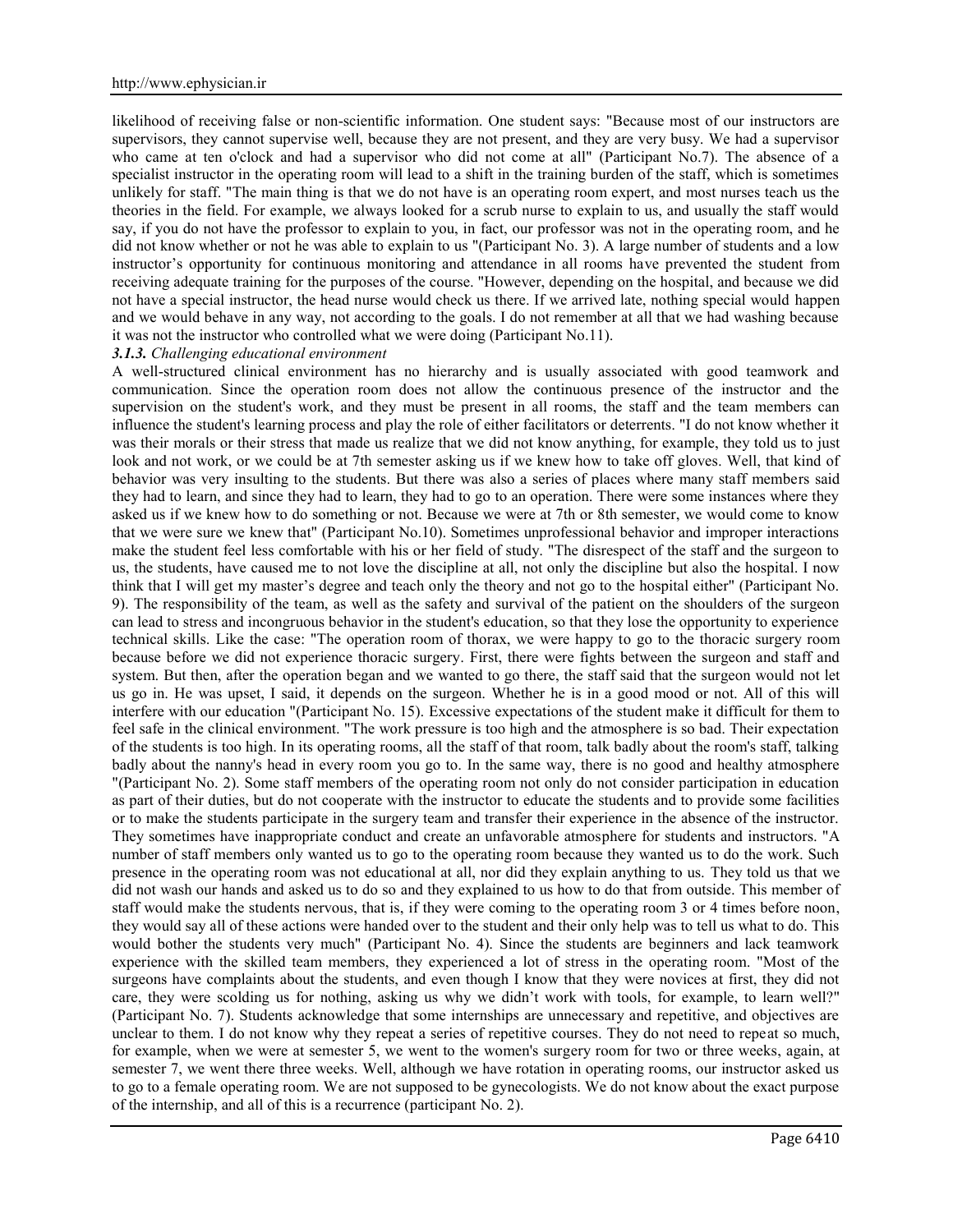# *3.1.4. Importance of moments*

Due to the large number of patients and the rapid entry and exit, students do not actually have the opportunity to get acquainted with the surgical sets, and make use of the instructor's explanations as to how they are used, because the next patient is immediately entered and the surgery set should be washed and sterilized in CSR. "Well, we want to work with the equipment after the operation, but the staff do not let us do so and say they want to have them washed in CSR. So, it is not motivating to students." (Participant No.7). Another student said "it's not like the instructor teaches us everything, the instructor cannot do that. They are so busy that they do not have time to do so"(Participant No.3).

# *3.2. Themes # 2: The controversy between the anticipation of a role and reality*

Our second theme reflects a change in the perception that students had in their minds. Students practice the attitude and the image of the operating room on the basis of images from previous experiences in their minds, or they have picked them up through the media or the community.

## *3.2.1. Misinterpretation of the profession*

A student's mental image may change when entering the operating room, and previous images will be replaced by actual and new images; in fact, the moment of entry into the operating room, due to entry into an ambiguous environment and fear of unknowns in this environment, has an important impact on the student's image of his discipline. "The first time I got into the operating room, I was very surprised, for example, a lot of noise from the end of the hall, or they were singing or listening to music" (Participant No.9). "The first time I went to the operating room, I was really stressed. I was very surprised. I thought that the operating room was a relaxed, regular and quiet place, and it was closed and enclosed all around, but I saw that it was very busy and crowded." (Participant No 2). Sometimes students' perception of a clinical situation is different from the previous one. "We thought we were going to stand next to a surgeon, and work with them" (Participant No.6). Sometimes, this change of image is induced by professors and authorities: "We just talked with our staffers. They told us that the field can last for only two years but they make it last for four years. We asked them why they did not transfer this to the authorities. They said that there were some incentives that they want you to study for 4 years. Some people say they want to lower the course but I believe that we are capable of ours. They told the truth that it could last for two years. They said, even your practice is not required that you do not learn anything" (Participant No. 7).

## *3.2.2. The effect of the operating room's technical load on the student's self-image*

Work-centered governance in the operating room and since the initiation of the surgical procedure are accomplished with many things. This expectation and accompaniment with the skilled team may make the inexperienced and low speed student stressed and even feel more incompetent than team members. "It was so great that I just made it disorganized, I could not control myself. It was a stress that I did not know I had to take forceps, or whether I had to put gas on it or not. I should now prepare my gas pots very quickly. My head was completely out of control. I was disappointed (Participant No. 3). The operating room environment is usually work-centered and it is also expected that the surgical technology student will have skill roles. Because of the short-term presence of patients in this section, roles of care are neglected, or the anesthetic staff are in charge of care. This kind of behavior makes the student feel that theoretical materials are not applied in the clinical setting. "But in the operating room, what the surgeon expects is good practice, and it is good to be able to move forward, and perhaps reduce the stress of the surgeon, and the surgeon can trust you, trust is the most important thing in the operating room. Students should be able to get the surgeon's trust so that the surgeon can work better with them" (Participant No. 12).

## *3.3. Humiliating experiences*

This theme includes the classes of lack of dignity of the student, training with aggression, lack of verbal and non verbal communication of the team members with the student, the operating room student, uninvited guest, or being humiliated, and the stresses inherent in stressful education.

## *3.3.1. Ignoring student's dignity*

Baccalaureate surgical technology students believe that respecting and retaining the personality of the people is very important. The high position of the surgeon should not allow him to disrespect the students "Some surgeons did not let us even go to their office, and said that the students caused infection, like some gynecologists. It mostly depends on the moralities of the surgeon as to whether the student in the operating room plays the role of a supporter, and everything that happens there is the responsibility of the student. I myself saw that the staffer unsterilized something but he said the student did that, and the staffer misused the situation there" (Participant No.2). Student statements have shown that respecting students is one of the important factors influencing their education. Students in the operating room have no mutual respect and there is only the role of the lord and layman. (Participant No. 7). "I was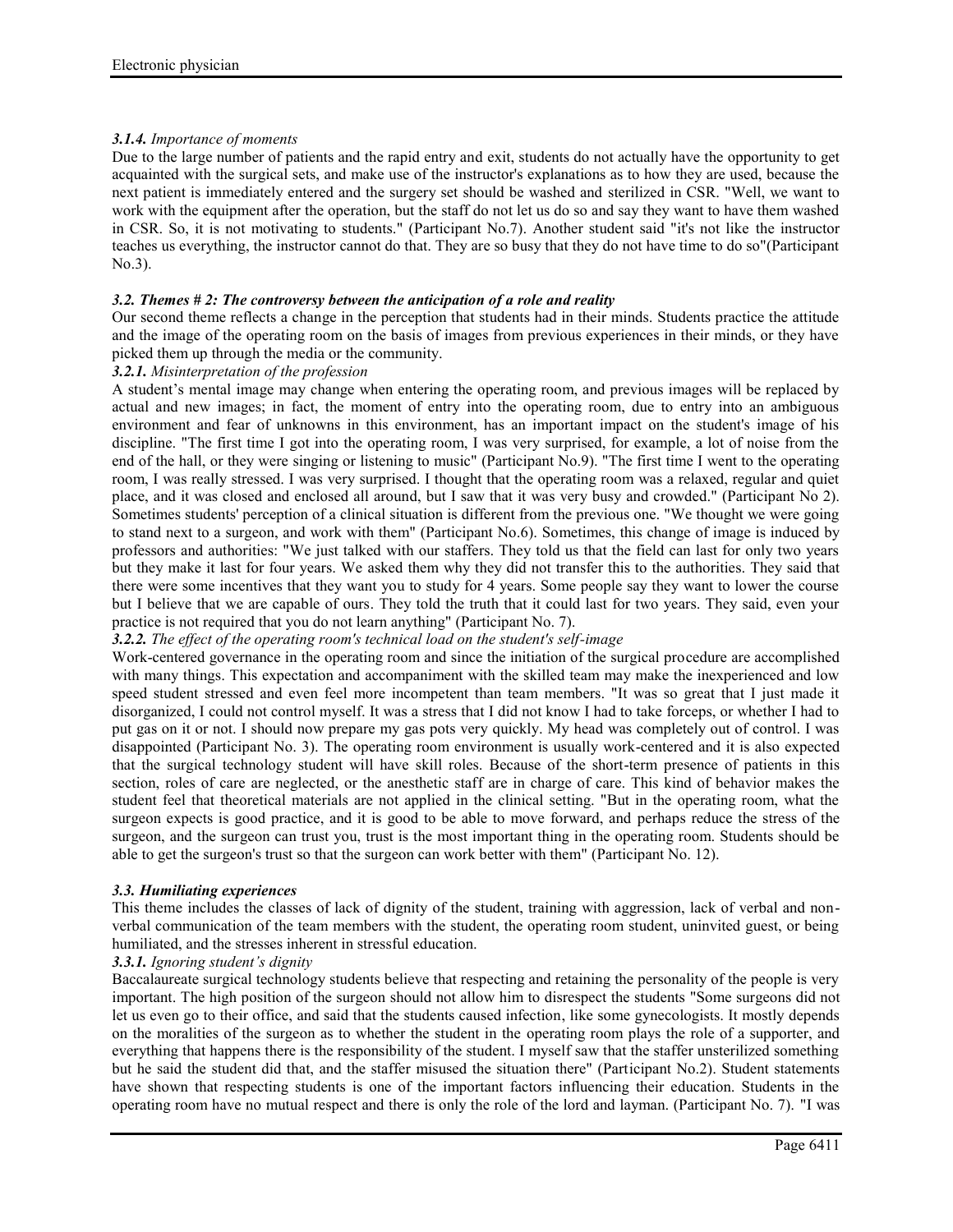in the surgery emergency room and I did not care for a moment, I delayed in giving the device, the surgeon fought and nodded, but then he taught me, it was better he said that with a better tone" (Participant No.6). Students believe that positive atmosphere, support on the part of the instructor, and appropriate treatment of staff and surgeons are the most important features of a good educational environment. The surgeon's inadequate treatment of delayed or misleading surgical instruments has led to the passage and sometimes the removal of the student from the role of scrub nurse. "They nag a lot, they have very bad behaviors. For example, just making a mistake, I am really afraid to even give the wrong instrument. I'd rather tell a staff member that if something went wrong, they would tell the staff something." (Participant No. 3). "Frustration derived from staff misconduct, surgeon, and even the instructor who does not understand us. That means the instructor wants to go to work and leave the scrub students in any circumstances" (Participant No. 15).

### *3.3.2. Training with aggression*

The special operating room conditions, the speed of operation of the surgical team members, and the importance of maintaining the safety and well-being of the patients, make the team members, especially the surgeon, sensitive to and responsive to the inexperienced student. "For example, for the emergency surgery that we had undergone, the surgeon fought us well, then he taught us, it is better for us use our minds than to fight, or to behave badly, and until the end of our lives, it seems to us that this surgeon treated me badly" (Participant No. 12). Students state that alerting mistakes with mildness will make students feel more secure and relaxed. "I get upset, but if they say with a good tone that this is wrong, even afterwards, I will thank them, but with a good tone, but some surgeons use a bad tone, and I went crying out of the room the day that the surgeon quarreled" (Participant No.10). Respecting the student's personality and maintaining peace can play an effective role in raising the student's motivation and consequently, educating the students. "It does not matter whether one is the student of the operating room, anesthetist, nurse, or a doctor. Everyone has a personality. I do not know why the atmosphere in the operating room is like this, and that is just what is going to lose my discipline, as surgeons just seeing themselves, of course, that they are not like that, maybe 50% of them. But, well, I am a student of the operating room, I have character like them, "(Participant No. 15).

### *3.3.3. Lack of verbal and non-verbal communication of team members with students*

Sometimes, because of the patient's emergency conditions or due to lack of management of their internal stress, the assistants are not able to communicate with the students in the operating room, which in turn causes students to feel incompetent or demotivated: "They look at the students in a strange way, when they do not look at you at all and laugh with their staff, and we are like a kid in a corner and we are not going to say anything" (Participant No. 7). *3.3.4. Uninvited guests or humiliated beings*

Students in the first courses of internship are prone to make mistakes due to inexperience and lack of familiarity with the operating room space, the fear of unknowns and ambiguities of the environment, and the use of advanced technologies. Evidently, the blame from the team members and in front of others will lead to a sense of humiliation. "I thought that I was an extra, being that was humiliated and they said every single mistake was on the part of the student" (Participant No. 9). Sometimes, the surgeon does not give students the opportunity to learn and, with the smallest mistake of the students, asks the staff to replace the student. "Look, they see in this way, the staff's vision, I mean. They think that students bring about a series of problems. The surgeon asks why the student does this, why do the staff not do the action instead of the student? "(P. 2).

### *3.3.5. Internal stresses caused by stressful education: (fear of infection, anxiety, incompetence and confusion and frustration)*

Students in this environment may have experiences that have positive or negative effects on their learning and even their professional future. "For example, I help her with heart and soul, but she asks me if I have come to help; what you are doing then? These behaviors have made me nervous to just not come to internship for the next week. Now I feel that everyone here tells the students to do whatever they like" (Participant No.15).

#### *3.3.5.1. Fear of infection*

Most students are afraid of being infected through blood and body fluids, and these fears motivate students to go ahead and experience clinical skills. For example, one student said: "I am a student now. I should not go to such operations, or if I go, I must take good care of myself. Usually, my instructors ask us not to go there, even one of my masters who completed the project, said that he would not go to such operations" (Participant No. 3)

#### *3.3.5.2. Anxiety, feeling of incompetence and confusion*

Complexity of clinical experience in the operating room, due to unpredictable conditions of the environment and fear of unknowns, causes tension and anxiety among students. "Soon after I went to the third term and went to work in the operating room, under the supervision of the instructor, but I had a lot of stress" (Participant No. 5). The surgeon's expectation of attending and assisting the surgeon, while working with staff and having the skills of surgical techniques as much as a staff member, is a major factor in the frustration and confusion of the students.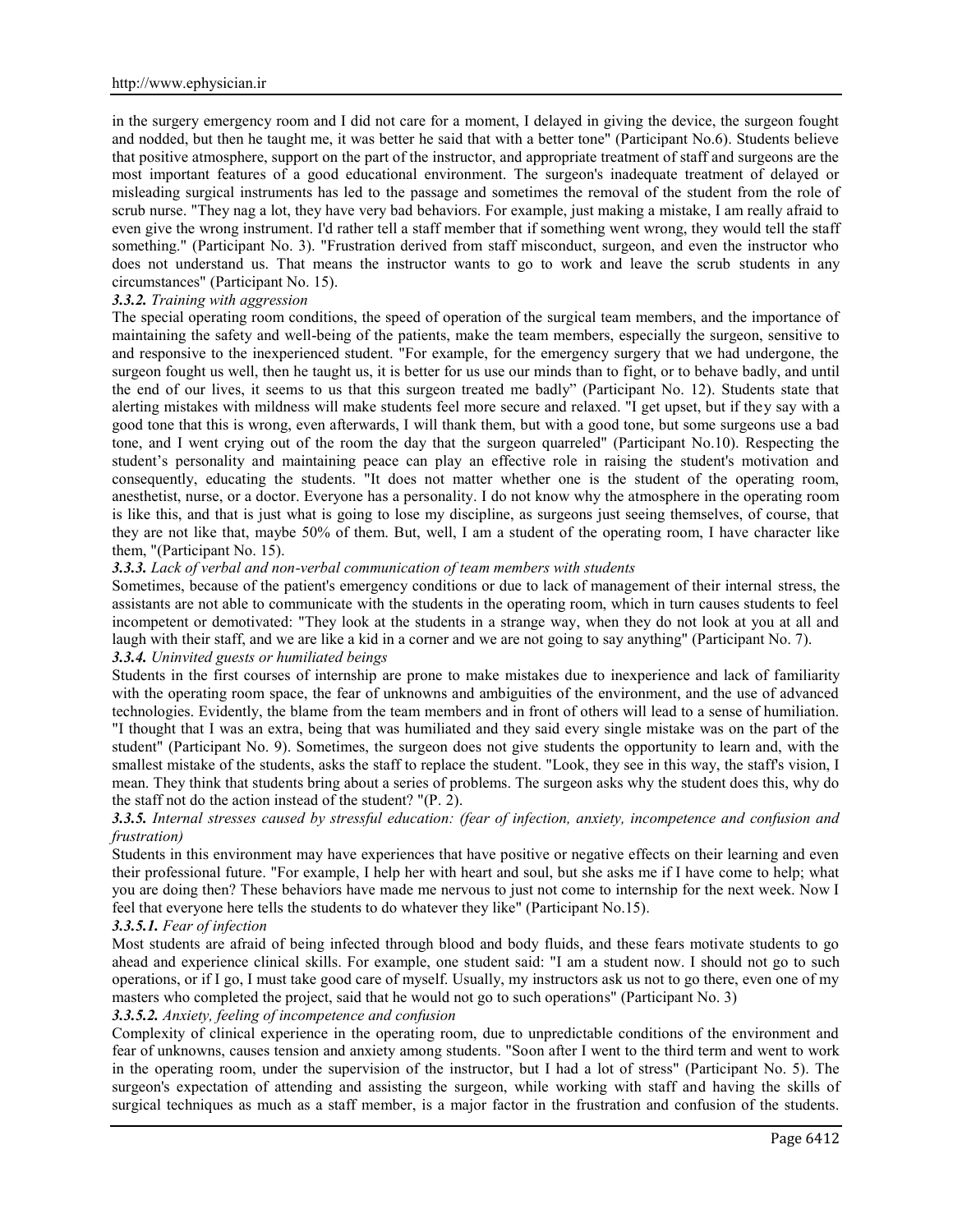"Some surgeons make you lose your head and expect us to work like a staff member, which sometimes causes us hate the field" (Participant No. 14). Sometimes the student's basic and scientific work is faced with opposition from the staff and causes a feeling of student confusion. "I tell them that I'm so comfortable and I know where everything is by systematically putting the stuff on the Mayo table. Staff say your table becomes disorganized if you put them in this way and you will become confused and they do not accept the standard layout. I just remain silent because even if I object to that, nothing will happen. They are doing their own thing. You cannot do anything when they put together the things which are on your table. "(Participant No. 12)."You just do your work, the surgeon shouts! For example, when they shout about why you do not get the right hemostat, why don't you get the blood sample well, and that the patient is bleeding, the students feel disappointed and feel that they do not know anything. Indeed, either the patient has high blood pressure or the surgeon tore the vein apart, but he shouts at me again and again" (Participant No.10). One of the known stressors for students in the operating room is the behavior of others. "Interactions and behavior of the staff of the operating room, i.e. how the staff is behaving is important. It has happened to me that I washed their hands in a number of operations within one day and did a lot of work, but in the last operation, the staff and the surgeon said something and I got upset. In fact, my whole day was ruined". Confirming this, another student said "it's true that they are sensitive to their work, but the culture must be made that they should keep cool and do not despise. When they behave in a bad way, we cannot do the work well." (Participant No. 16).

## *3.3.5.3. Feeling disappointed*

Humiliating behavior and conduct of the surgical team, such as threatening a student, sometimes disappoints students. "It is a little disappointing, they behave in a very bad way, and for example, a surgeon sometimes shouts about why the student is in the room. This behavior is a little humiliating. I am disappointed. "(Participant No. 9). Another disadvantage of students in their field is the lack of a difference in the employment of capable people with people without qualifications. "But they have heard a lot of mischief about their field of study and become disappointed. They say: let it go. The students have noticed that the staff knows nothing and passing their training course and taking a lot of money. They know nothing. They put their hands in sterile liquid, and when I shout that it is sterile, they say who cares. When the students see such actions, they become discouraged. The students say they are passing their training course and we are trying to learn and are passing our training course but there is no difference between us" (Participant No. 7).

## **4. Discussion**

According to the results of this study, the most important challenges of the baccalaureate surgical technology students in the clinical environment were facing stressful environment, controversy between the anticipation of a role and the reality and humiliating experiences. It can be said that the students of the operating room consider clinical education as a bitter experience. Clinical education in medical sciences, such as nursing, has been studied from a variety of dimensions; however, limited studies have been conducted on clinical education in the field of the operating room. We tried to use, in spite of many studies about clinical education, the studies conducted in the operating room environment. In this study, students described confrontation with the space and the specific organization of the operating room; the use of advanced technologies and equipment, congested and crowded rooms, the close communication of students with the members of the surgical team to carry out the work of the patient, and the clinical support of the staff and the members of the surgical team as inappropriate. While in the study by Bahrami and others, students in the operating room had a high degree of cooperation and staffing, and in general, they described the status of clinical education as desirable. One of the reasons for students' satisfaction with the approach of staff in Bahrami research can be related to the use of staff working in those centers as the instructors (11, 16). The research by Amanda Henderson on the impact of environmental conditions on students' mental and psychological conditions and subsequent learning outcomes showed that students in clinical settings with favorable clinical support, achieved higher skills and abilities (17). Jennifer et al. also evaluated the relationship between staff and students and the factors influencing the efficiency of clinical environment (18). The results of the study by Abedini et al. suggested the lack of welfare facilities, the lack of proper educational space for training, the lack of use of educational aids in the clinical setting, and the lack of experienced instructors for teaching in the clinical setting as the problems of clinical education from the students' point of view (19). In this study, it was found that due to the lack of instructors in the educational group of the operating room, staff or head nurses were responsible for their training in a period of training for these students. Other studies also highlight the lack of qualified instructors, and the use of instructors regardless of their ability and expertise as clinical education problems (20). Students, in the present study, stated the ignoring of students' dignity and attack to personality during their studies by team members and especially the surgeon, which could be due to the students' low experience and mistakes, the emergency conditions of patients, the simultaneity of team members with the same level of education and the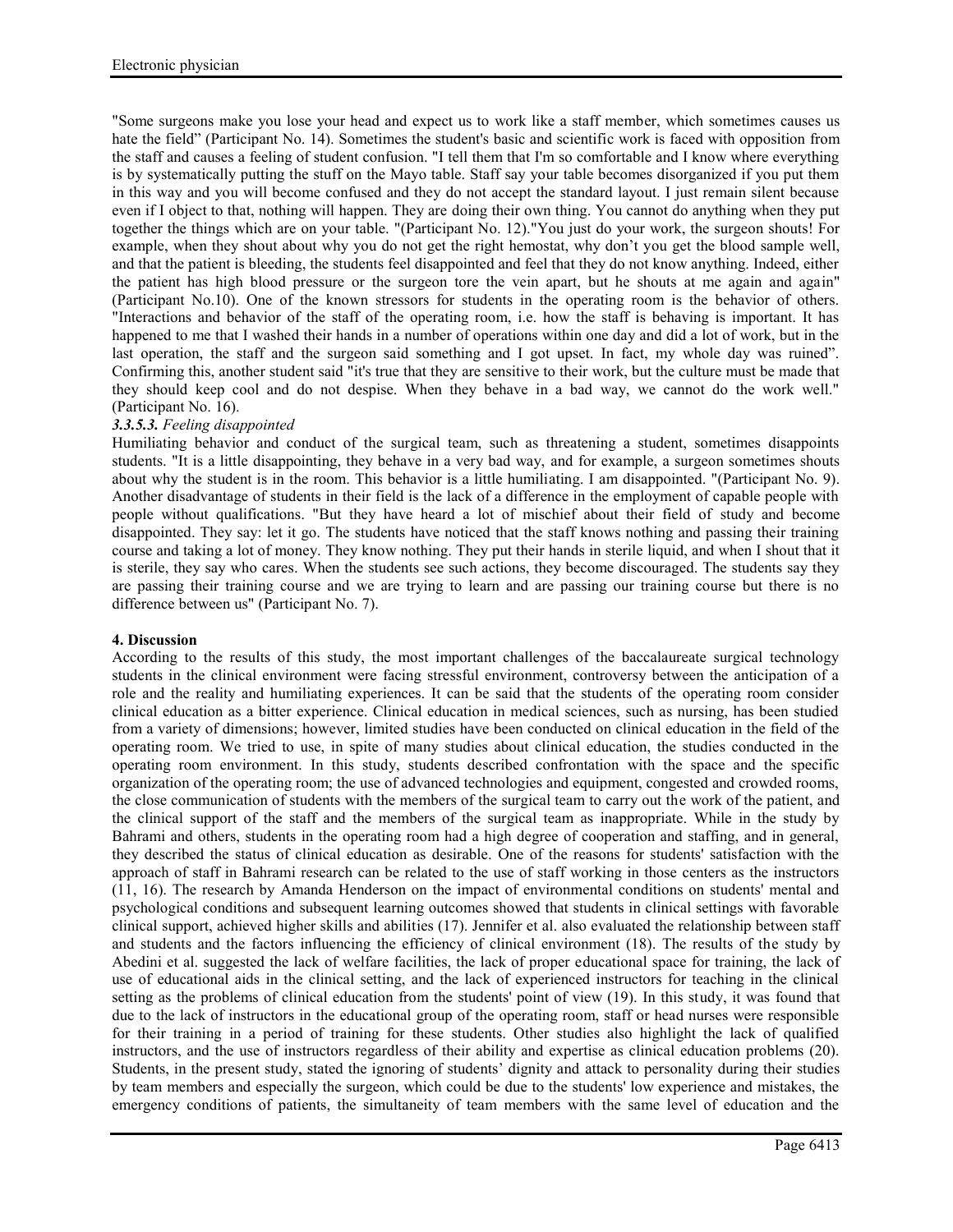importance of safety and life of patients. In the study by Ghorbanian and colleagues, students assessed the behavior of the staff and staff collaboration with the students as inappropriate (9). Data from this study revealed the loss of learning opportunities due to the lack of specialized training instructors and the use of non-specialized instructors in the operating room. In their study, Tabrizi et al. reported that the presence of an instructor and a professor during an internship, along with students, had the most direct or indirect impact on the quality of education (21). Based on the research findings of Khazaie et al. on the situation of the clinical education of the operating room baccalaureate, the majority of students estimated the opportunity to learn, support for learning and assessment in an average level (9). In the present study, the students were surprised on arrival to the operating room, by special organizations and advanced technologies, informal behavior of team members and their role as an operating room expert, and that they were not consistent with their previous perception of the operating room. Tazakori et al., by examining the factors affecting the quality of clinical education from the viewpoint of the operating room students, concluded that factors such as lack of students' positive attitude towards their field and lack of interest and willingness of students to practical learning in the clinic, the unfamiliarity of staff with professional ethics, the collaboration of the operating room staff with the students in clinical education were of the greatest importance among the factors influencing the quality of clinical education (22). In the study by Dehghani et al., deficiencies such as lack of appropriate scientific field in the ward, student unwillingness, and uncertainty in the absence of the instructor were reported as problematic factors in internship (23). In the study of Ghorbanian et al., the most important weaknesses in clinical education were lack of adequate supervision in the education process and lack of student decision-making power in planning and caring for patients. Most students considered the role of instructors effective in reducing the stress of the clinical environment and increasing their self-esteem and their effectiveness (9). Maintaining the patient's life and safety, avoiding mistakes, and performing a patient's surgery with the least complication and high speed of operation, makes the beginner and inexperienced student operate with high-speed and skilled team members, stressed and possibly error-prone. Due to the fact that working in the operating room is a team and specialized work, every person working in the operating room plays their role according to their profession, and in this space, they expect their students to work in the operating room as members of the team. The absence of an instructor in the operating room also makes the students feel deserted and find themselves uninvited guests of the operating room. The study by Ghayyaswandiyan et al. indicated that most students reported lack of cooperation between the ward and the inappropriate treatment of some staff, and expressed concerns about work with the patient, their lack of support in the absence of the instructor, and even lack of satisfaction with internship (24). In their research, Tazakori et al. showed that the distrust of instructors and surgeons to students caused their reluctance to learn clinical skills (23). The unwritten surgeon's dominance over the surgical team and the lack of stress management and lack of communication skills in some surgeon's assistants, cause stress to the operating room students, and even some students are relieved from being part of the surgical team. The operating room is in a state of constant pressure and complexity (25), and its care is apparently done by a few professional teams (26). Research data from Farnia et al. showed that the controversy between the roles and work of the team members of the surgical team can affect the communication of individuals (25). According to the data obtained, the differences in the operating room environments with the admissions sections in terms of working conditions, workforce, structural conditions, and organizational climate and organizational culture can play a role in communications and interactions. In addition, the time constraints of emergency situations can shadow the inappropriate behavior of team members towards an inexperienced student. Studies have shown that students' expectations for learning opportunities, clinical skills and a sense of belonging and respectfulness, time spent on clinical counseling, and students' trust in students are not always met (22, 23). The strong influence of doctors on educational centers, students' unwillingness (26), and gaining negative experiences, such as the ineffectiveness of clinical instructors and fear in the clinical setting, have been mentioned as barriers to learning (27).

#### **5. Conclusions**

The present qualitative study findings provide a better understanding of the challenges of clinical education in this field due to research in actual contexts and the in-depth study of clinical education in the operating room. In general, this study has clarified some of the hidden and unspoken angles of clinical education in this environment that little attention is paid to by quantitative research. The results of this study showed that the presence of students in the operating room in this section is stressful due to its specific conditions and organization. The overcrowding of the operating rooms in educational hospitals and the simultaneous heterogeneous clinical experience, dynamic and variable conditions of patients, and the expectation of the technical role of students lead to the emergence of behaviors that affect students' education and acceptance as a member of the surgical team. Orienting the students before attending the operating room, accompanying and supporting them, the full-time presence of a specialist, strengthening the knowledge and skills of the students in this field, and teaching ethics and professional interaction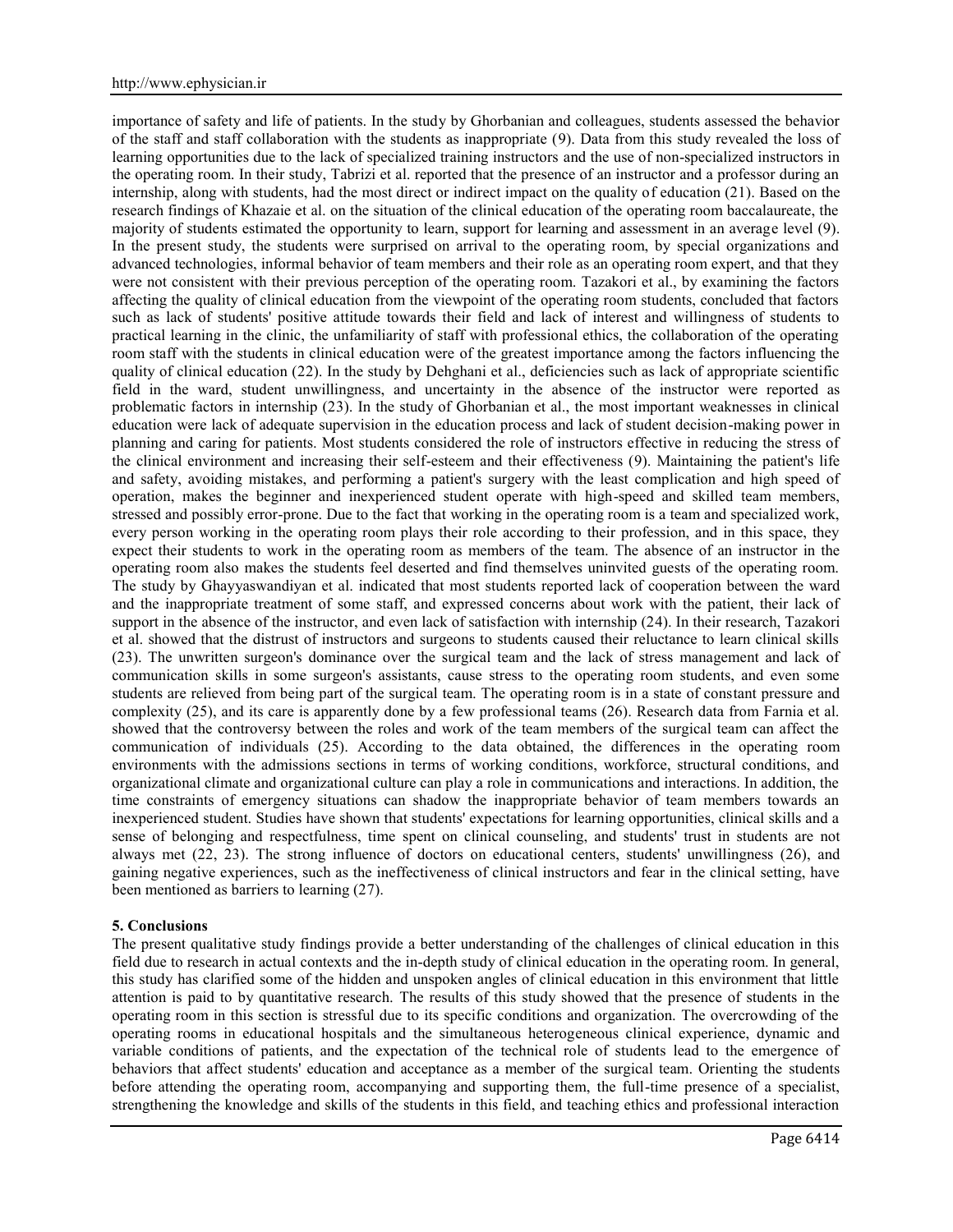play an important role in the acceptance of the surgical technology student in the surgical team and promotion of the quality of education in these students.

#### **Acknowledgments:**

It is necessary and deserving to express our heartfelt gratitude to all the students who patiently recounted their experiences. This study is part of a larger study and has been extracted from the Ph.D. dissertation (code No. 940548). The authors thank all the professors who provided the grounds to carry out the present research. The Vice- Chancellor for Research and Technology of Mashhad University of Medical Sciences is also appreciated for financial support.

### **Conflict of Interest:**

There is no conflict of interest to be declared.

### **Authors' contributions:**

All authors contributed to this project and article equally. All authors read and approved the final manuscript.

### **References:**

- 1) Operating room and anesthesia, Introduction of operation room. Available from: http:// www.mums.ac.ir/ornanesn/fa/historyor.
- 2) Mohammadpour Y. Understanding of the clinical learning environments: the gap between the expected and the actual environment. Journal of Oroomieh Nursing & Midwifery Journal. 2012; 9(2): 102-11.
- 3) Moattary M, Ramazani S. Perspective of nursing students' clinical learning environments. Iranian Journal of Medical Education. 2010; 9(2): 145-37.
- 4) Lotfi M, Zamanzadeh W, Sheikh Ali Pour Z. Effect of peer clinical teaching method on the education of operating room students. Nursing Education. 2012; 1(1): 78-83.
- 5) Dunn S, Hansford B. Undergraduate nursing students' perceptions of their clinical learning environment. J Adv Nurse. 1997; 25(1): 299-306.
- 6) Farneya F, Abbaszadeh A, Borhanif F. inhibiting factors associated patient care in the operating room: a qualitative content analysis. Journal of Health Sciences Research. 2013; 2 (1): 90-7.
- 7) False Silen-Lipponen M, Tossavainen K, Turunen H, Smith A. Learning about teamwork in operating room clinical placement. British Journal of Nursing. 2004; 13(24): 244-53.
- 8) Lingard L, Reznick R, Espin S. Team Communications in the Operating Room: Talk Patterns, Sites of Tension, and Implications for Novices. Academic Medicine. 2002; 77(3): 232-7. doi: 10.1097/00001888- 200203000-00013.
- 9) Khazaei J, Zarouj H, Abbasi A. Qualification of Clinical Education of operation room in Bachelor degree from the perspective of students and educators in this field at the University of Medical Sciences, in Semnan. J Educ Ethics Nurs. 2014; 3(3): 39-46.
- 10) Ghorbanian N, Abdollahzadeh Mahlani F, Kazemi Haki B. Effective Factors on Clinical Education Quality; Anesthesiology and Operating Room Students View. Bimonthly Educe Strategy Med Sic. 2014; 6(4): 235-9.
- 11) Bahrami T, Sadat LE, Mahmoudi Golgini E. Evaluate the clinical training of students' views in the operating room and anesthesia. Alborz University of medical scienes and health. 2014; 1(3): 143-50.
- 12) Hossein KM, Fatemeh D, Fatemeh OS, Katri VJ, Tahereh B. Teaching style in clinical nursing education: A qualitative study of Iranian nursing teachers' experiences. Nurse Educ Pract. 2010; 10(1): 8-12. doi: 10.1016/j.nepr.2009.01.016. PMID: 19251481.
- 13) Burns N, Grove SK. Understanding nursing research, building an evidence-based practice. 7th edition. St. Louis: Saunders Elsevier; 2007.
- 14) Graneheim UH, Lundman B. Qualitative content analysis in nursing research: concepts, procedures and measures to achieve trustworthiness. Nurse Educ Today. 2004; 24(2): 105-12. doi: 10.1016/j.nedt.2003.10.001. PMID: 14769454.
- 15) Mayring P. Qualitative Content Analysis. Forum: Qualitative Social research. 2000; 1(2): 25-30.
- 16) Fakhr-Movahedi A, Salsali M, Negarandeh R, Rahnavard Z. Exploring contextual factors of the nurse patient relationship: A qualitative study. Koomesh. 2011; 13(1): 23-35.
- 17) Henderson A, Twentyman M, Eaton E. Student's Perception of the psychosocial Clinical Learning Environment: An Evaluation of Placement Models. Nurse Education Today. 2006; 26(7): 561-71.